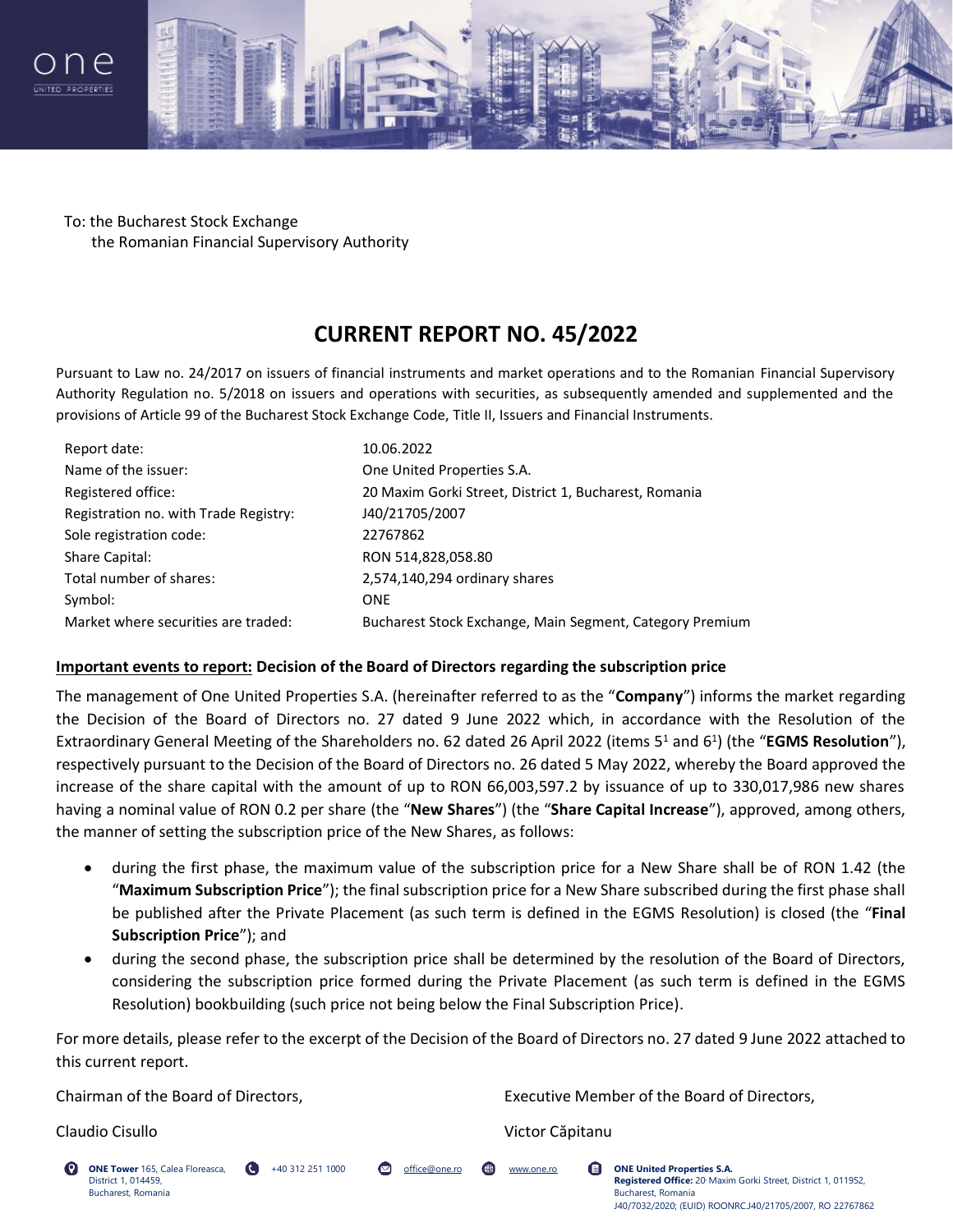



#### **ONE UNITED PROPERTIES S.A.**

Bucharest, Sector 1, 20 Maxim Gorki Street J40/21705/2007, Sole Registration Code 22767862, EUID: ROONRC.J40/21705/2007, subscribed and fully paid-in share capital: RON 514,828,058.80

(the "**Company**")

## **EXCERPT I OF THE RESOLUTION OF THE BOARD OF DIRECTORS OF**

### **ONE UNITED PROPERTIES S.A.**

**No. 27 dated 9 June 2022**

**The Board of Directors:**

**CLAUDIO CISULLO**,

**VICTOR CĂPITANU**,

**ANDREI-LIVIU DIACONESCU**,

**DRAGOȘ-HORIA MANDA**,

**MARIUS-MIHAIL DIACONU**,

**AUGUSTA-VALERIA DRAGIC**, and

## **MAGDALENA SOUČKOVÁ**.

#### **WHEREAS:**

- **(A)** On 26 April 2022, the Extraordinary General Meeting of Shareholders of the Company( the "**EGMS**") has approved, *inter alia*, the delegation of the EGMS duties regarding the decision to increase the share capital of the Company to the Company's Board of Directors, for a period of three (3) years, in order to raise funds of up to EUR 150,000,000 or the equivalent of this amount in any other currency to finance the current activity of the Company and its group, respectively to finance ongoing projects and/or new projects, through one or more issues of ordinary, registered and dematerialized shares, with a nominal value not exceeding RON 66,003,597.2 (respectively by issuing up to 330,017,986 shares), as follows:
	- a) with the exercise of the preference rights of shareholders, or
	- b) with the disapplication of the preference rights of shareholders, to the extent the issuance of shares takes place following the conversion of Convertible Bonds (as such term is defined in the EGMS),

with the Board of Directors being authorized to establish the characteristics of the share capital increase operation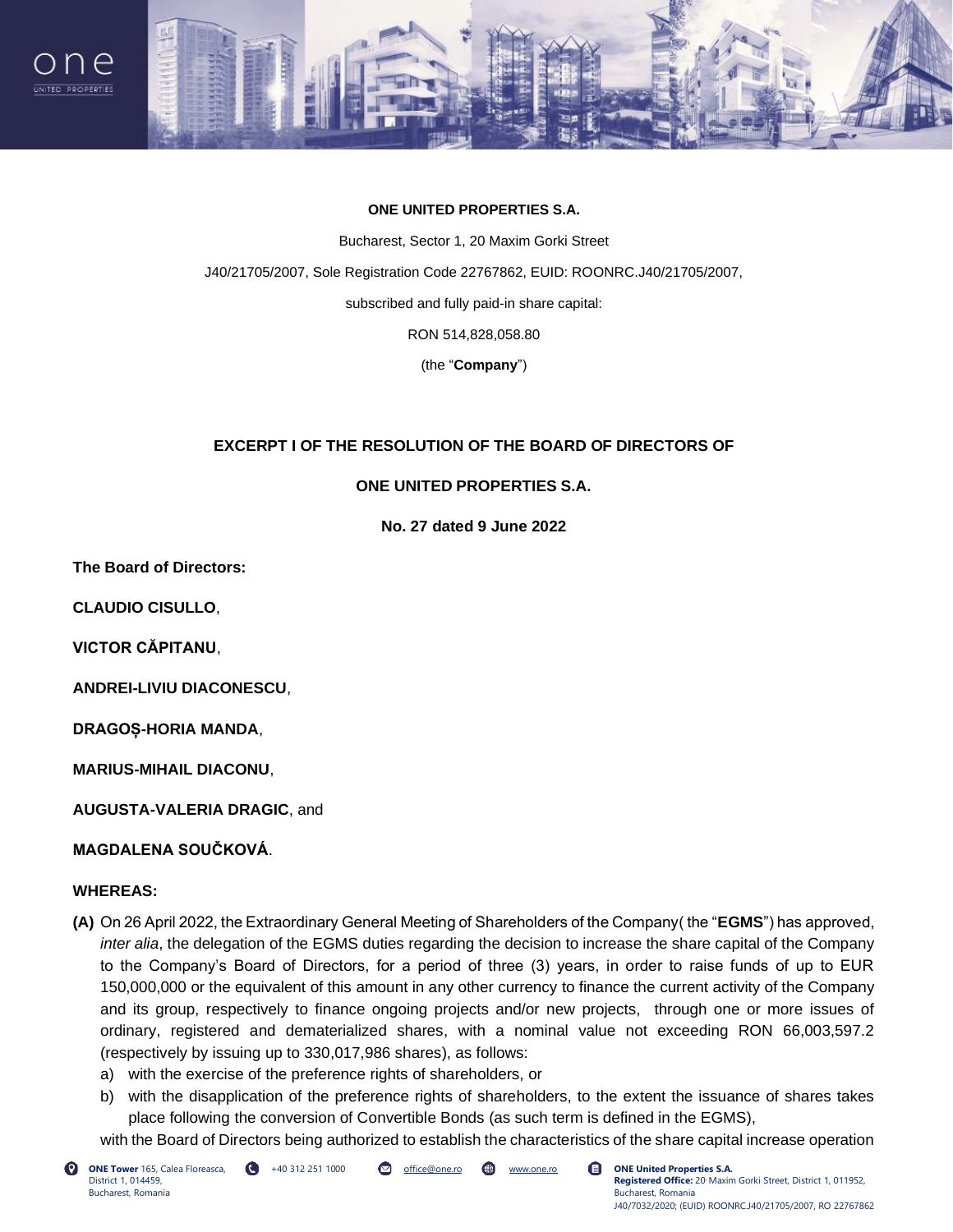



and its related processes.

- **(B)** By Decision no. 26 dated 5 May 2022, the Board of Directors has approved the increase of the share capital with the amount of up to RON 66,003,597.2 (nominal value) (the "**Share Capital Increase**"), by issuance of up to 330,017,986 new shares having a nominal value of RON 0.2 per share and a total nominal value of RON 66,003,597.2 (the "**New Shares**") and has established, among others, the subscription price of a New Share.
- **(C)** The Board of Directors wishes to amend Decision no. 26 dated 5 May 2022 with respect to the manner of setting the subscription price of the New Shares;

Ascertaining the fulfillment of all requirements under the Romanian legislation and the Company's Articles of Incorporation for the validity of this meeting of the Board of Directors and for passing resolutions,

#### **UNANIMOUSLY RESOLVES AS FOLLOWS:**

- 1. The subscription price for one (1) New Share issued within the Share Capital Increase shall be determined as follows:
	- a) During the first phase, the maximum value of the subscription price for a New Share shall be of RON 1.42 (the "**Maximum Subscription Price**"); the final subscription price for a New Share subscribed during the first phase shall be published after the Private Placement (as such term is defined in the EGMS) is closed (the "**Final Subscription Price**"); in case the Final Subscription Price is lower than the Maximum Subscription Price, the shareholders who subscribed New Share within the first phase will be reimbursed the amounts representing the difference between the Maximum Subscription Price and the Final Subscription Price, in the conditions indicated in the Prospectus;
	- b) During the second phase, the subscription price shall be determined by the resolution of the Board of Directors, considering the subscription price formed during the Private Placement (as such term is defined in the EGMS) bookbuilding (such price not being below the Final Subscription Price).
- 2. Approves the Share Capital Increase and Listing documents

The Board of Directors hereby approves:

- (i) the prospectus prepared in connection with the Share Capital Increase (the "**Prospectus**"), for the purposes of its approval by the FSA, in a form substantially similar to the one made available to the members of the Board of Directors;
- (ii) the terms of, and the transactions contemplated by and execution and performance by the Company of a financial services agreement to be concluded with SSIF BRK Financial Group S.A., in a form substantially similar to the one made available to the members of the Board of Directors ("**Intermediation Agreement**"); and
- (iii) any other agreements, documents, statements, deeds, notices, certificates, powers of attorney, changes, amendments and any other similar agreements or understandings and any other documents which are necessary or useful to give effect to the Share Capital Increase, including their negotiation, and/or approval for the Company to perform the rights and obligations thereunder and/or to complete the perfection requirements and the required or advisable registrations with the relevant authorities.

Q

+40 312 251 1000 office@one.ro www.one.ro **ONE United Properties S.A.**